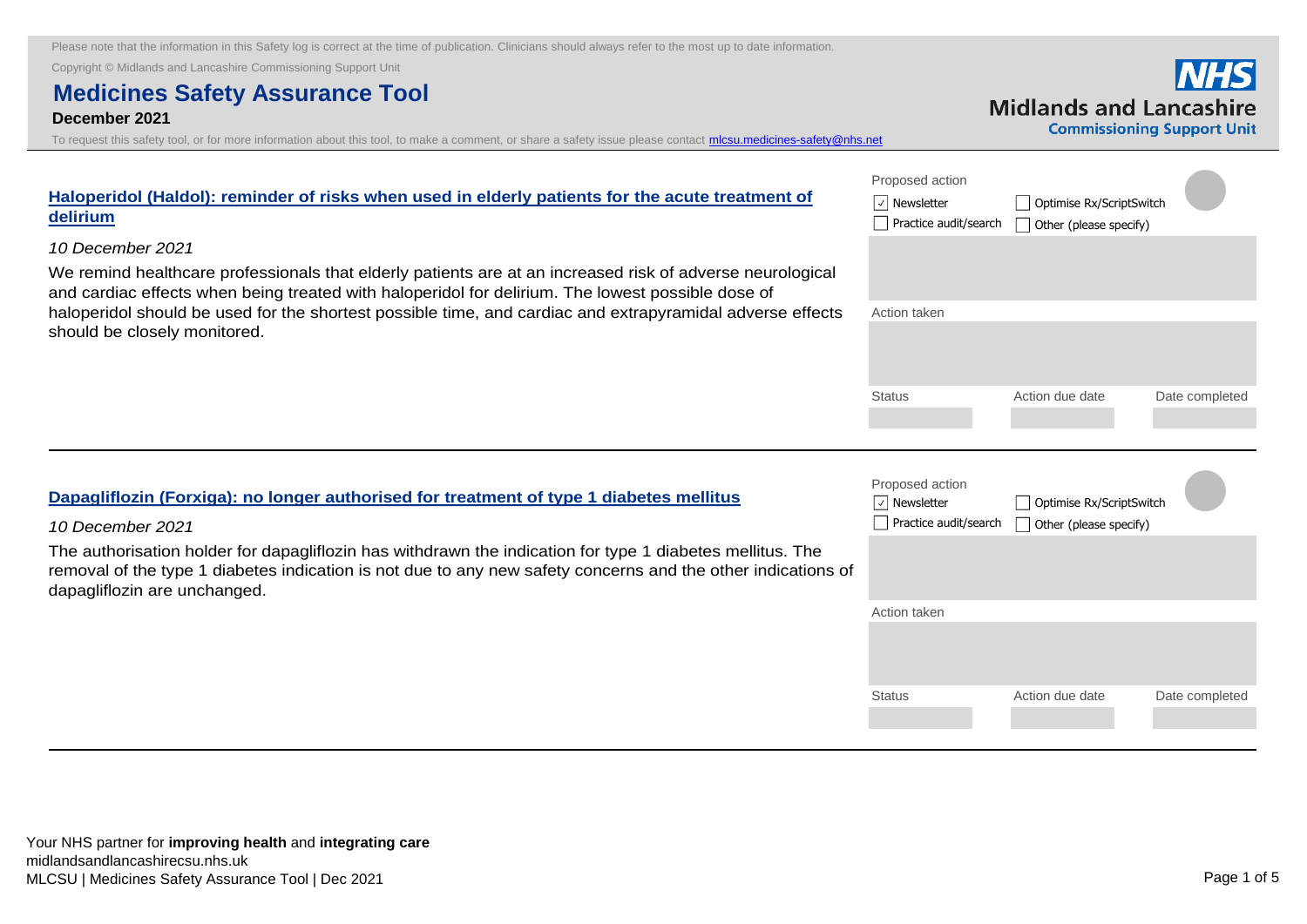Copyright © Midlands and Lancashire Commissioning Support Unit

## **Medicines Safety Assurance Tool**

#### **December 2021**

To request this safety tool, or for more information about this tool, to make a comment, or share a safety issue please contact *micsu.medicines-safety@nhs.net* 

|                                |                                   |  | ічпэ |
|--------------------------------|-----------------------------------|--|------|
| <b>Midlands and Lancashire</b> |                                   |  |      |
|                                | <b>Commissioning Support Unit</b> |  |      |

| NPPG Position statement 2021-02: Use of Steroid Medication Warning Cards for Children and<br><b>Young People</b>                                                                                                       | Proposed action<br> √ Newsletter<br>Practice audit/search | Optimise Rx/ScriptSwitch<br>Other (please specify) |                |
|------------------------------------------------------------------------------------------------------------------------------------------------------------------------------------------------------------------------|-----------------------------------------------------------|----------------------------------------------------|----------------|
| 10 December 2021                                                                                                                                                                                                       |                                                           |                                                    |                |
| This position statement produced with input from the British society of Paediatric Endocrinology and<br>diabetes provides clear guidance on the two different steroid cards that are available for use of children and |                                                           |                                                    |                |
| young people and when each of these cards should be issued.                                                                                                                                                            | Action taken                                              |                                                    |                |
|                                                                                                                                                                                                                        |                                                           |                                                    |                |
|                                                                                                                                                                                                                        | <b>Status</b>                                             | Action due date                                    | Date completed |
|                                                                                                                                                                                                                        |                                                           |                                                    |                |

## **Summary of Product Characteristics updates**

#### **[BuTrans \(buprenorphine\) 15 microgram/hour transdermal patch](https://nice.us8.list-manage.com/track/click?u=7864f766b10b8edd18f19aa56&id=e0f9338825&e=bb4189a0f3)**

Updates include addition of adverse effects hyperalgesia and drug tolerance, warning statements regarding respiratory depression, tolerance, opioid use disorder, withdrawal, skin reactions and sleep apnoea, and updated information on titration and application.

#### **[Curatoderm \(tacalcitol monohydrate\) 4 micrograms/g Lotion](https://nice.us8.list-manage.com/track/click?u=7864f766b10b8edd18f19aa56&id=e8b185d7d7&e=bb4189a0f3)**

SPC updated with addition of contraindications; psoriasis punctata or psoriasis pustulosa, pregnancy & lactation and patients with severe hepatic, renal or heart disease (as there is no experience).

|    | Proposed action<br>Newsletter<br>Practice audit/search | Optimise Rx/ScriptSwitch<br>$\Box$ Other (please specify) |  |                |
|----|--------------------------------------------------------|-----------------------------------------------------------|--|----------------|
| ng |                                                        |                                                           |  |                |
|    | Action taken                                           |                                                           |  |                |
|    |                                                        |                                                           |  |                |
|    | <b>Status</b>                                          | Action due date                                           |  | Date completed |
|    |                                                        |                                                           |  |                |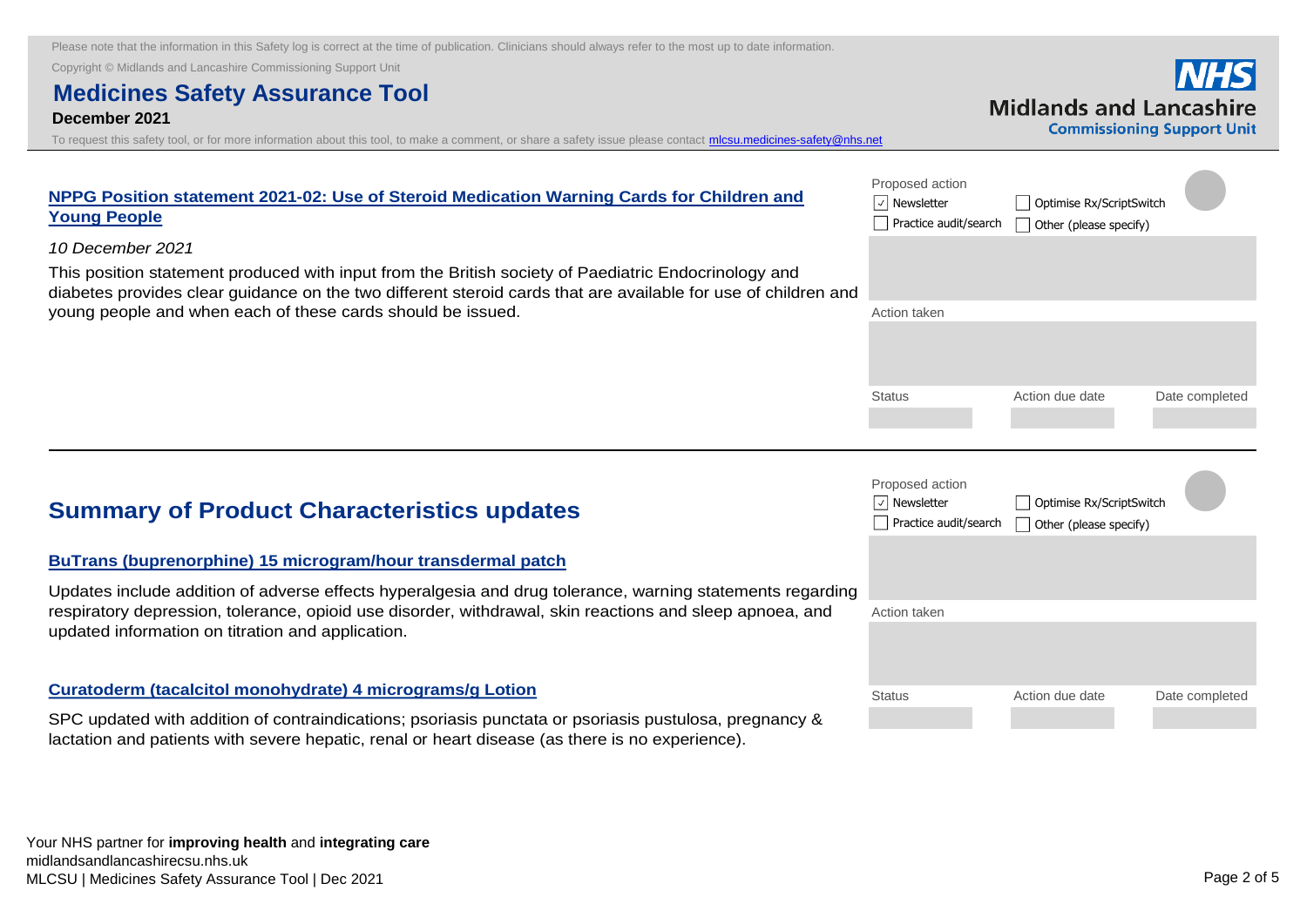Copyright © Midlands and Lancashire Commissioning Support Unit

## **Medicines Safety Assurance Tool**

#### **December 2021**

To request this safety tool, or for more information about this tool, to make a comment, or share a safety issue please contact *mlcsu.medicines-safety@nhs.net* 

#### **[Duodopa \(levodopa-carbidopa\) intestinal gel](https://nice.us8.list-manage.com/track/click?u=7864f766b10b8edd18f19aa56&id=4b87a6eb71&e=bb4189a0f3)**

New materials include a patient pocket guide, providing a practical overview of the system and potential complications, and training for AbbVie Duodopa Specialists on the system, PEG-J placement, aftercare and minimisation of procedure complications.

#### **[E45 Cream](https://nice.us8.list-manage.com/track/click?u=7864f766b10b8edd18f19aa56&id=deed9f291e&e=bb4189a0f3)**

The SPC has been updated to note that the product should not be applied to the mucous membranes or to broken skin.

#### **[Invokanka \(canagliflozin\) tablets](https://nice.us8.list-manage.com/track/click?u=7864f766b10b8edd18f19aa56&id=1d8328d5da&e=bb4189a0f3)**

SPC notes, for treatment of diabetic kidney disease, there are data for use in patients with eGFR ≥30mL/min, and that patients with albuminuria may experience more benefit than those without. Dosing for patients with eGFR between 30 and 60ml/min is 100mg once daily.

#### **[Lamictal \(lamotrigine\) Tablets](https://nice.us8.list-manage.com/track/click?u=7864f766b10b8edd18f19aa56&id=c9b23af052&e=bb4189a0f3)**

SPC updated to add paracetamol to list of medicines that have little or no effect on lamotrigine concentration, and to note paracetamol (Ig QDS) reduced the plasma AUC and Cmin of lamotrigine by an average of 20% and 25%, respectively, in a study in healthy adult volunteers.

#### **[Lemsip Max \(paracetamol, guaifenesin, phenylephrine\) preparations](https://nice.us8.list-manage.com/track/click?u=7864f766b10b8edd18f19aa56&id=5cb508af94&e=bb4189a0f3)**

SPCs updated to note the product should not be used in children aged under 16 years of age (previously 12), and that concomitant use of other sympathomimetic decongestants is contraindicated.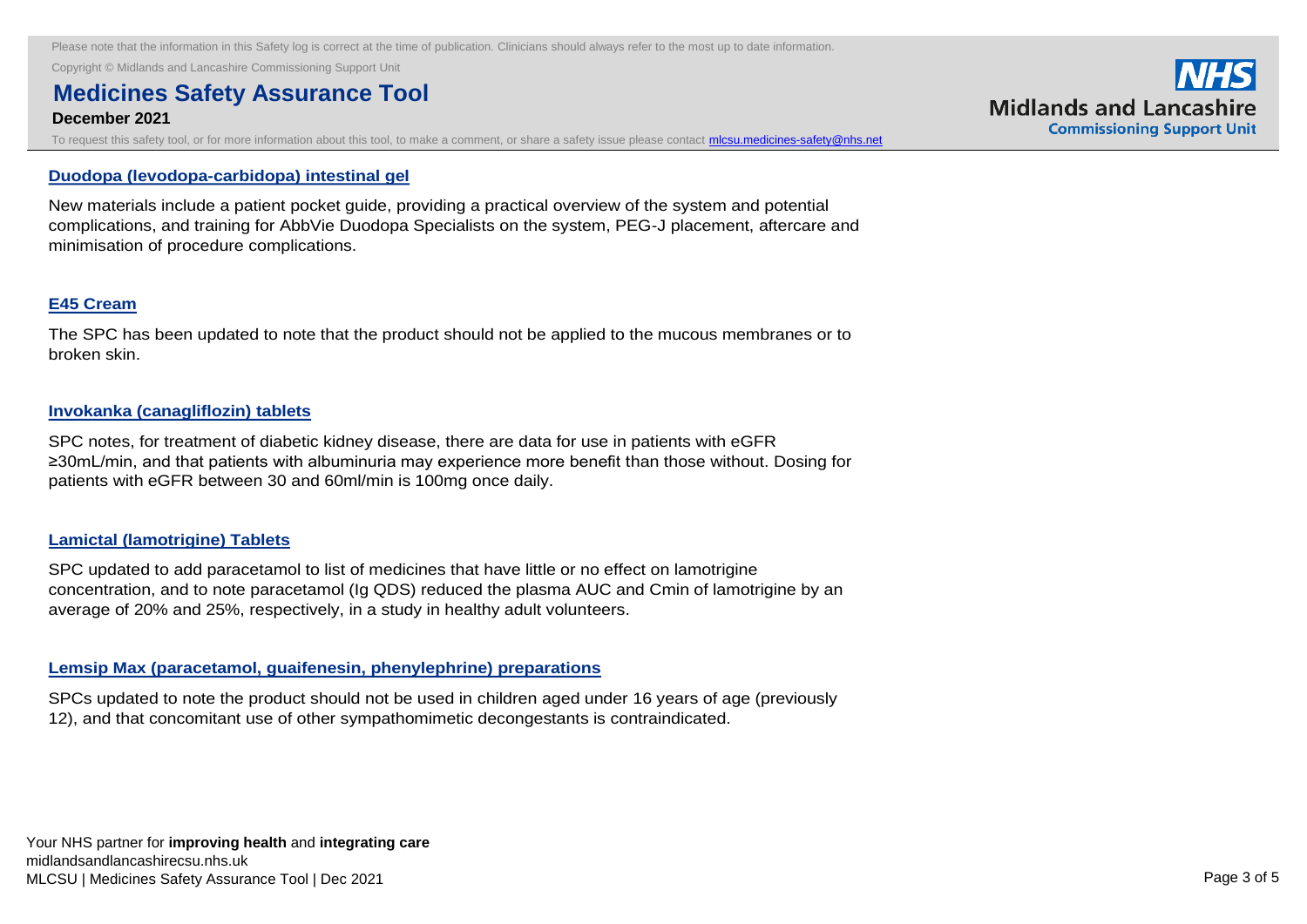Copyright © Midlands and Lancashire Commissioning Support Unit

## **Medicines Safety Assurance Tool**

#### **December 2021**

To request this safety tool, or for more information about this tool, to make a comment, or share a safety issue please contact *mlcsu.medicines-safety@nhs.net* 

#### **[Maxtrex \(methotrexate\) 2.5 and 10 mg Tablets](https://nice.us8.list-manage.com/track/click?u=7864f766b10b8edd18f19aa56&id=46a1c30fea&e=bb4189a0f3)**

SPC updated with addition of warning about progressive multifocal leukoencephalopathy (PML) in line with PRAC recommended text.

#### **[Mercilon Tablets \(desogestrel and ethinylestradiol\)](https://nice.us8.list-manage.com/track/click?u=7864f766b10b8edd18f19aa56&id=198a820b32&e=bb4189a0f3)**

SPC updated to note concomitant use with glecaprevir/pibrentasvir is contraindicated, as this may increase the risk of ALT elevations. Users of Mercilon must switch to an alternative method of contraception prior to starting therapy with this combination drug regimen.

#### **[Methylphenidate products](https://nice.us8.list-manage.com/track/click?u=7864f766b10b8edd18f19aa56&id=686e1c645f&e=bb4189a0f3)**

This website, a collaboration of methylphenidate Marketing Authorisation Holders in the EU, hosts materials for physicians to support appropriate prescribing of methylphenidate, including monitoring checklists and a chart for ongoing monitoring.

#### **[Metoject \(methotrexate\) pre-filled pens](https://nice.us8.list-manage.com/track/click?u=7864f766b10b8edd18f19aa56&id=a4adc1fad9&e=bb4189a0f3)**

SPC notes cases of progressive multifocal leukoencephalopathy have been reported, mostly in combination with other immunosuppressive medication. It can be fatal and should be considered in the differential diagnosis in patients with new onset or worsening neurological symptoms.

#### **[Neutrogena T/Gel \(coal tar extract\) Therapeutic Shampoo](https://nice.us8.list-manage.com/track/click?u=7864f766b10b8edd18f19aa56&id=57c631e37d&e=bb4189a0f3)**

SPC now warns shampoo contains esters of benzoic acid and benzyl benzoate which can mildly irritate skin, eyes and mucous membranes, and butylated hydroxytoluene, which may cause local skin reactions (e.g. contact dermatitis) as well as irritation to eyes and mucous membranes.